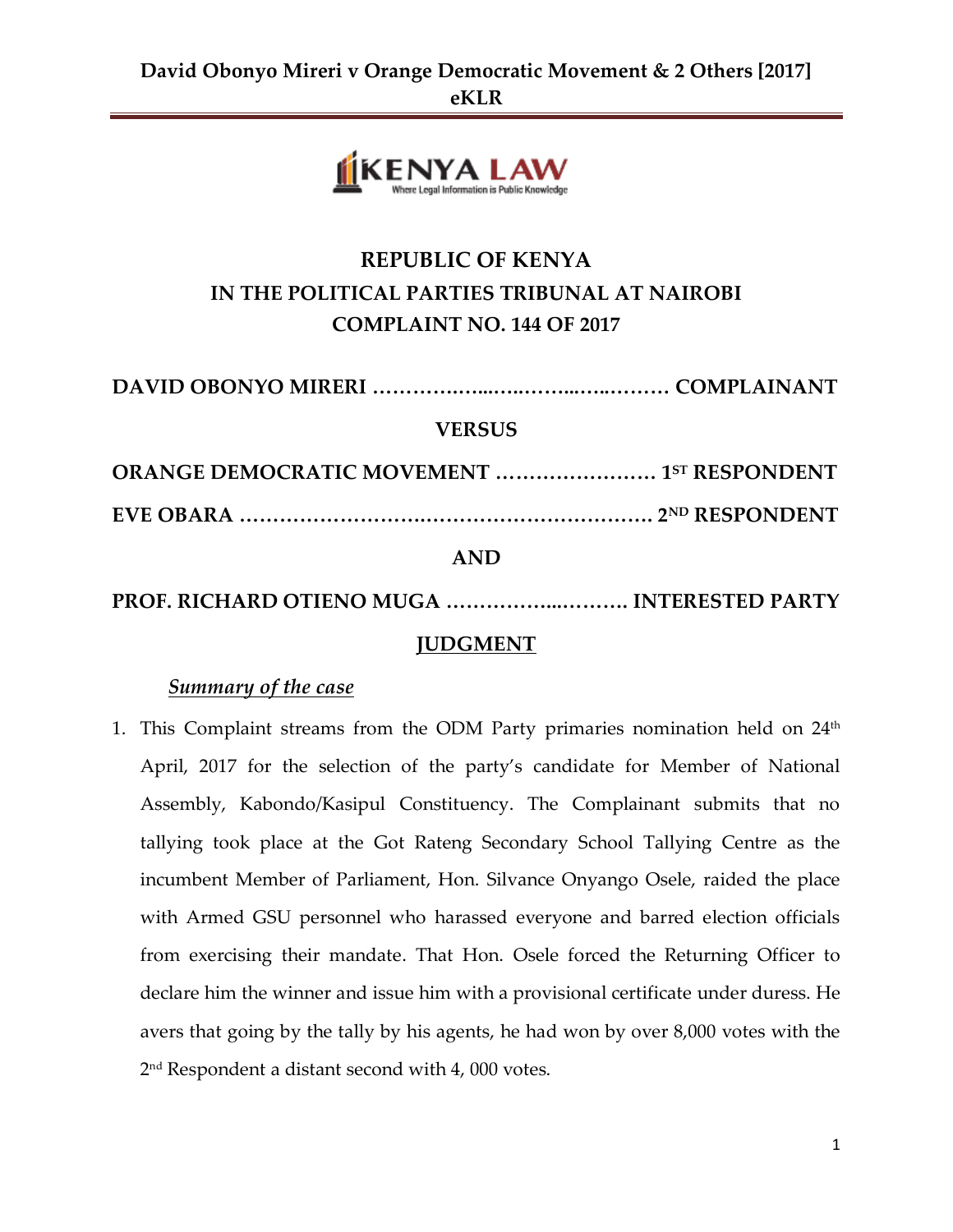- 2.  $\,$  Aggrieved by the actions of Hon Osele, the Complainant filed an appeal with the 1st  $\,$ Respondent's County Appeals Tribunal (CAT) on 27<sup>th</sup> April, 2017. The decision was delayed but finally delivered on  $4<sup>th</sup>$  May, 2017 but while that ruling was still pending, the 2nd Respondent, Eve Obara was issued with a provisional nomination certificate. He prays for a declaration that the provisional certificates held by both the incumbent MP and the 2nd Respondent were irregularly obtained and are therefore null and void. He urges that the  $1<sup>st</sup>$  Respondent be ordered to issue him with a nomination certificate, or in the alternative, the  $1<sup>st</sup>$  Respondent be ordered to organize and conduct a fresh nomination exercise in Kabondo/Kasipul Constituency within 48 hours.
- 3. The Party, the 2<sup>nd</sup> Respondent, filed a Replying Affidavit and Statement of Defence. It accuses the Complainant of raiding the Tallying Centre in an attempt to disrupt the exercise by discharging his firearm twice. It is her submission that tallying took place at Got Rateng Secondary School and she was declared the winner and issued with a provisional nomination certificate. She gave a tally of the results announced by the Returning Officer as follows: *Eve Akinyi Obara, 7191; Sylvance Osele 5296; Prof. Richard Otieno Muga 3947 and David Obonyo Mireri 1632* (top four). She also blamed Hon. Osele for causing the fracas. She submits that results for all candidates were announced at the Tallying Centre.
- 4. An affidavit by Jotham Okidi, the Returning Officer also places Hon. Osele in the middle of the violence. The affidavit also confirms the tally of results as stated by the 2 nd Respondent. He concedes announcing Mr. Osele as the winner and issuing him a provisional certificate, but all this was done under duress. He finally announced the true results declaring the  $2<sup>nd</sup>$  Respondent the winner and issued her with a provisional nomination certificate. He states that the Complainant came a distance fourth in the final tally.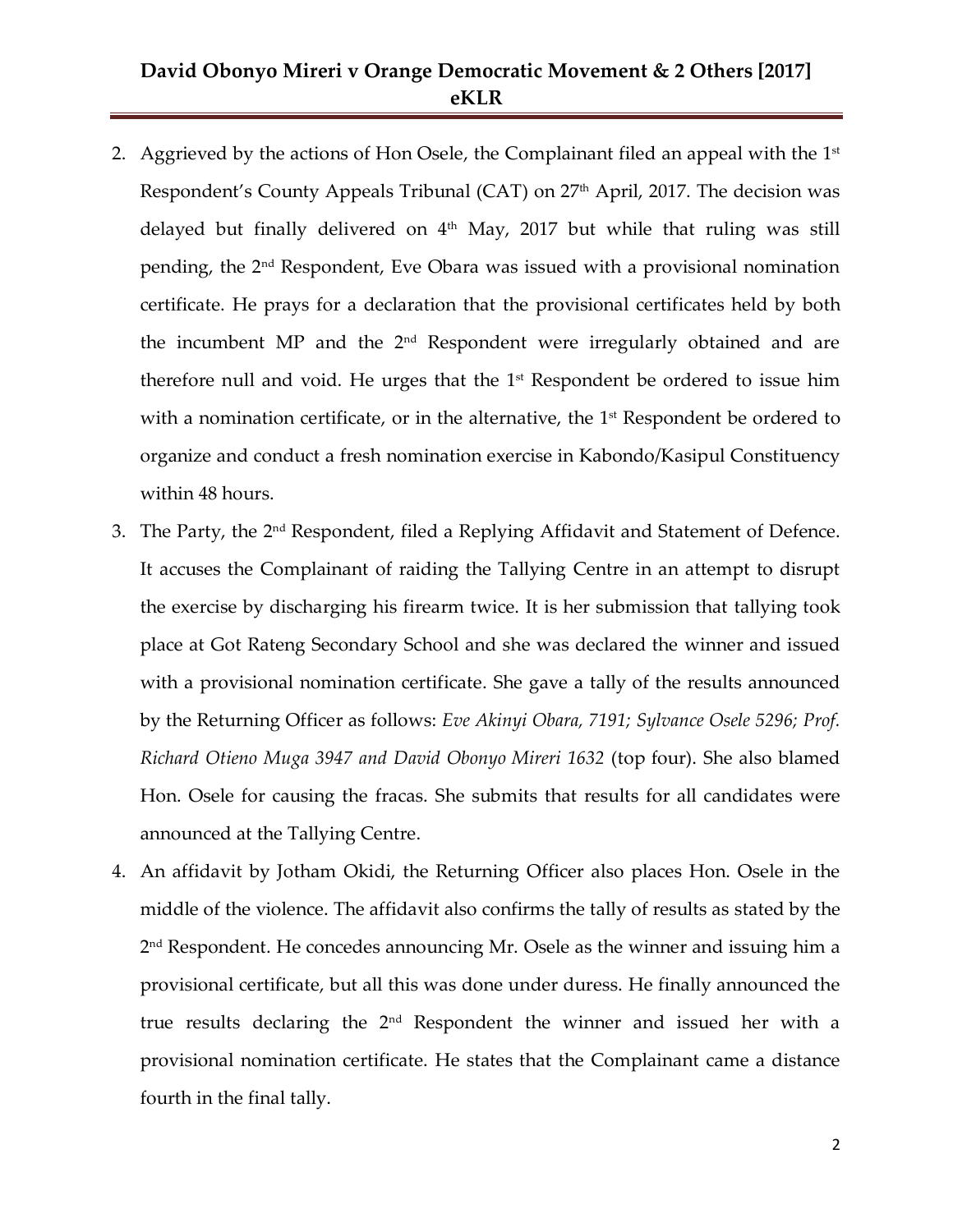5. Unfortunately, the  $1<sup>st</sup>$  Respondent did not appear in this matter. He would have added value to these proceedings. However, thanks to the Interested Party, Prof. Richard Otieno Muga, we were able to peruse the decision of the NAT delivered on 5th May, 2017.

#### *Issues for determination*

6. The only issue for determination is the question, who is the duly nominated ODM party candidate for the position of Member of National Assembly, Kabondo/Kasipul Constituency.

#### *Determination*

- 7. It is evident upon perusal of the record and particularly the NAT decision that violence and election malpractices were committed at Got Rateng Secondary School Tallying Centre. In the appeal before the NAT, the main grievances were directed at the sitting MP Hon. Osele for having interfered with the exercise. Evidently, Hon. Osele has left the party and is now an Independent candidate as evident on record from Registrar of Political Parties. It is also evident that all parties were heard and at one time the NAT reviewed and set aside its decision to accommodate all parties.
- 8. Strikingly, the NAT found that: *"there was near unanimity by the aspirants that the polling process was largely peaceful save for some incidents at Ringa Primary School. The only issue most aspirants had was with the tallying process which they felt had been overtaken by agents of Hon. Osele and that some aspirants and their agents were denied access to the same. It was their contention that the returning officer was forced to declare certain results which were being handed over to him by Hon. Osele's agents*.
- 9. As to how the  $2<sup>nd</sup>$  Respondent was finally awarded the certificate, the NAT stated: "*Ms. Obara on her part did inform us that the returning officer called her after the process at*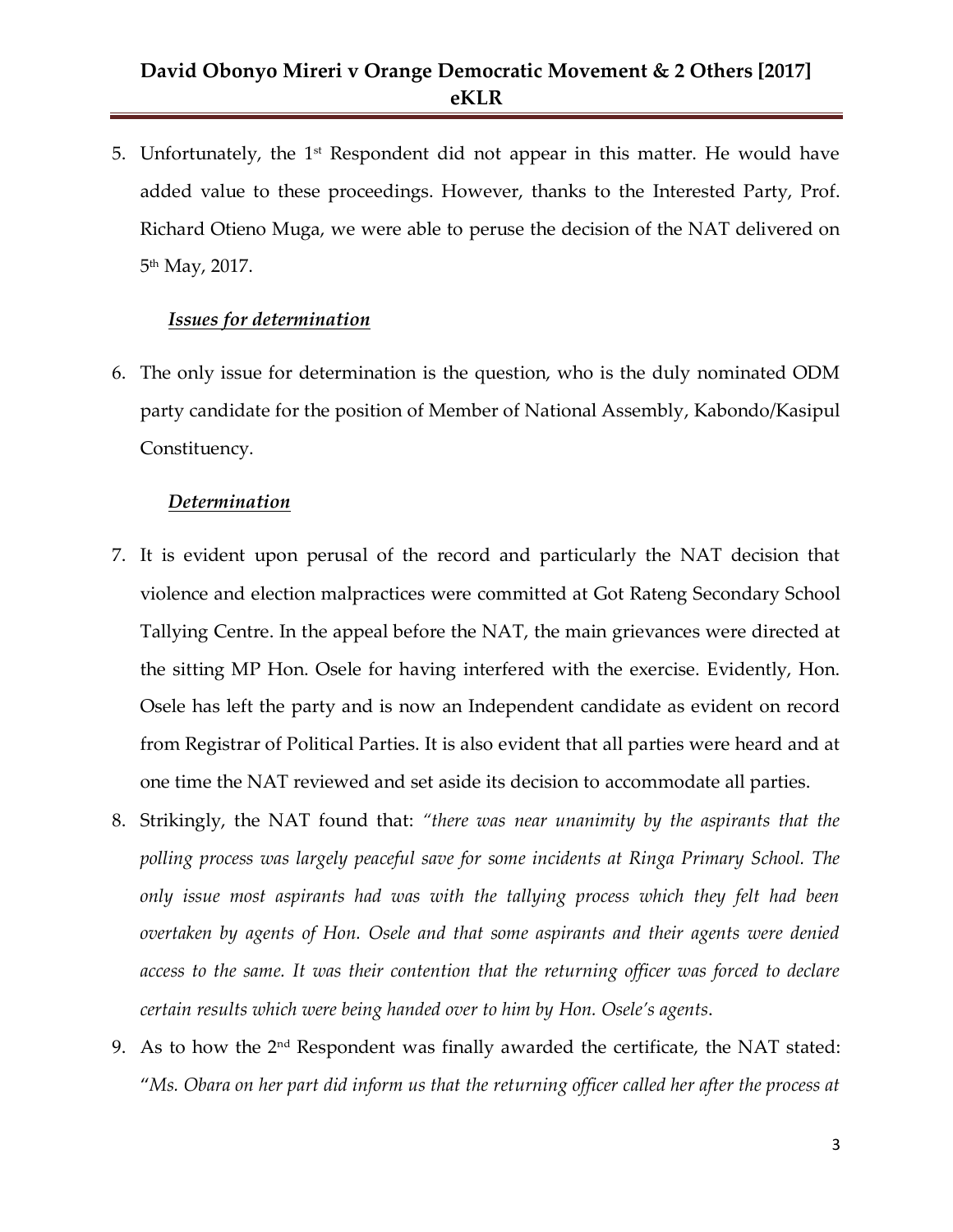*the tallying centre and informed her that according to the preliminary results he had before he was forced to announce Hon. Osele the winner, Ms. Obara was the leading one. She informed us that the returning officer issued her with that certificate based on that information."*

10. It then made the following orders:

*"(a) that the provisional certificates held by Ms. Eve Obara and Hon. Silvance Osele be and are hereby withdrawn;*

- *(b) That the party to proceed and determine a party nominee for Kabondo Kasipul Constituency Parliamentary elections in a manner that is consistent with the Party constitution, Nomination and Election rules."*
- 11. No sufficient grounds have been given for impugning the NAT decision. We note that the NAT withdrew the first provisional certificates issued to Eve Obara and Hon. Osele. Hence, there is nothing worth revoking in regard to Hon. Osele. It was submitted that the provisional certificate Ms Obara currently holds was given to her after the delivery of the NAT decision. Hence, it was issued by the party in compliance with order (b) of the NAT decision. Accordingly, we find that the Complainant has not given sufficient evidence to warrant the certificate being revoked.
- 12. We make the following orders:
	- *(i) Statement of Claim contained dated 8th May, 2017 is dismissed.*
	- *(ii) The nomination certificate issued by the 1st Respondent to the 2nd Respondent is hereby affirmed.*
	- *(iii) Each party shall bear its own costs.*